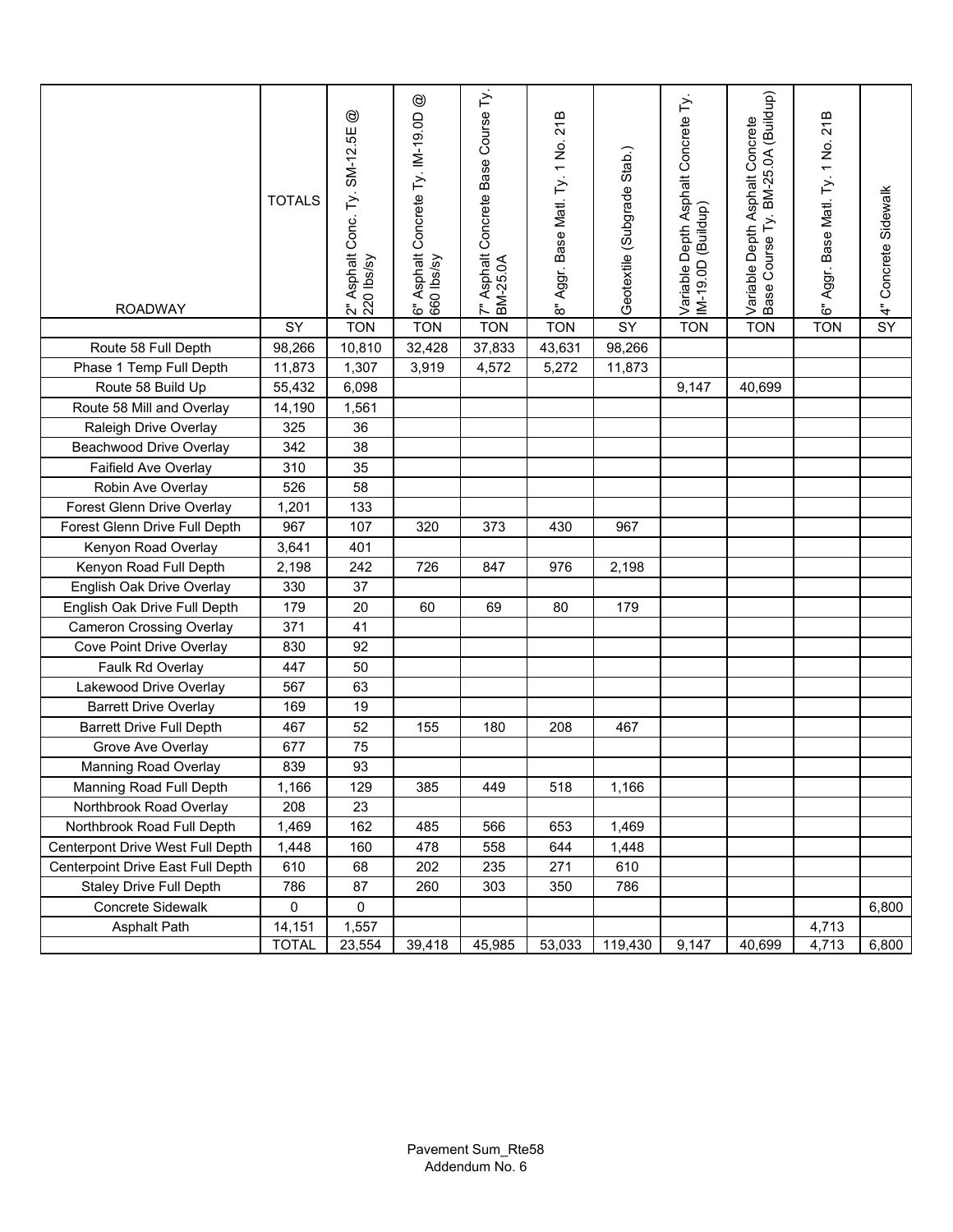| <b>ROADWAY</b>                 | <b>TOTALS</b> | $^{\circledR}$<br>55<br>SM-12.<br>F<br>Conc.<br>sphalt<br>0 lbs/sy<br>⋖<br>ั้ง &ิ | $^{\circledR}$<br>$Ty. IN-19.0D$<br>Concrete<br>Asphalt<br>660 lbs/sy<br>قً | $\stackrel{\textstyle >}{\textstyle \sim}$<br>Course<br><b>Base</b><br>Concrete<br>sphalt<br>ξ<br>$-25$<br>∢<br>ВŃ<br>ミ | Course<br>Base<br>Asphalt Concrete<br>BM-25.0A<br>$\frac{5}{2}$<br>$\geq$ | 21B<br>1 No.<br>F<br>Base Matl.<br>Aggr.<br>ۊ | 21B<br>$\frac{\dot{\mathsf{S}}}{{\mathsf{S}}}$<br>$\overline{\phantom{0}}$<br>F<br>Matl.<br>Base<br>Aggr.<br>$\bar{5}$ | Stab.)<br>(Subgrade<br>Geotextile |
|--------------------------------|---------------|-----------------------------------------------------------------------------------|-----------------------------------------------------------------------------|-------------------------------------------------------------------------------------------------------------------------|---------------------------------------------------------------------------|-----------------------------------------------|------------------------------------------------------------------------------------------------------------------------|-----------------------------------|
|                                | SY            | <b>TON</b>                                                                        | <b>TON</b>                                                                  | <b>TON</b>                                                                                                              |                                                                           | <b>TON</b>                                    | <b>TON</b>                                                                                                             | SY                                |
| <b>BUILD UP OF EXIST. PVMT</b> | 7,485         | 824                                                                               | 2,470                                                                       |                                                                                                                         | 7,410                                                                     |                                               |                                                                                                                        |                                   |
| MILL & OVERLAY                 | 3,192         | 352                                                                               |                                                                             |                                                                                                                         |                                                                           |                                               |                                                                                                                        |                                   |
| <b>FULL DEPTH</b>              | 13,924        | 1,532                                                                             | 4,595                                                                       | 5,361                                                                                                                   |                                                                           |                                               | 6,057                                                                                                                  | 13,924                            |
| <b>SHARED USE PATH</b>         | 1,641         | 181                                                                               |                                                                             |                                                                                                                         |                                                                           | 547                                           |                                                                                                                        |                                   |
| <b>CONCRETE SIDEWALK</b>       | 747           |                                                                                   |                                                                             |                                                                                                                         |                                                                           |                                               |                                                                                                                        |                                   |
|                                | <b>TOTAL</b>  | 2,889                                                                             | 7,065                                                                       | 5,361                                                                                                                   | 7,410                                                                     | 547                                           | 6,057                                                                                                                  | 13,924                            |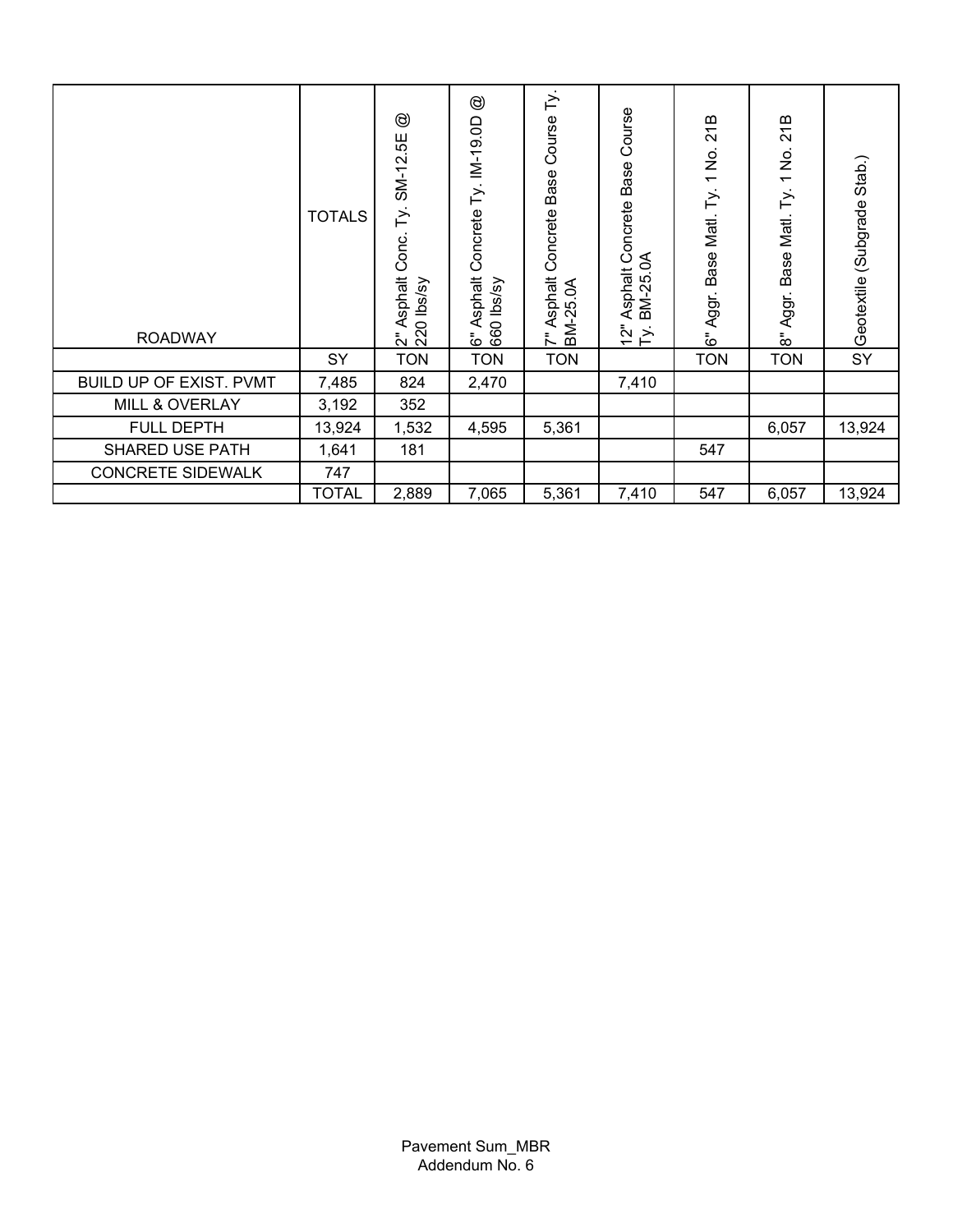